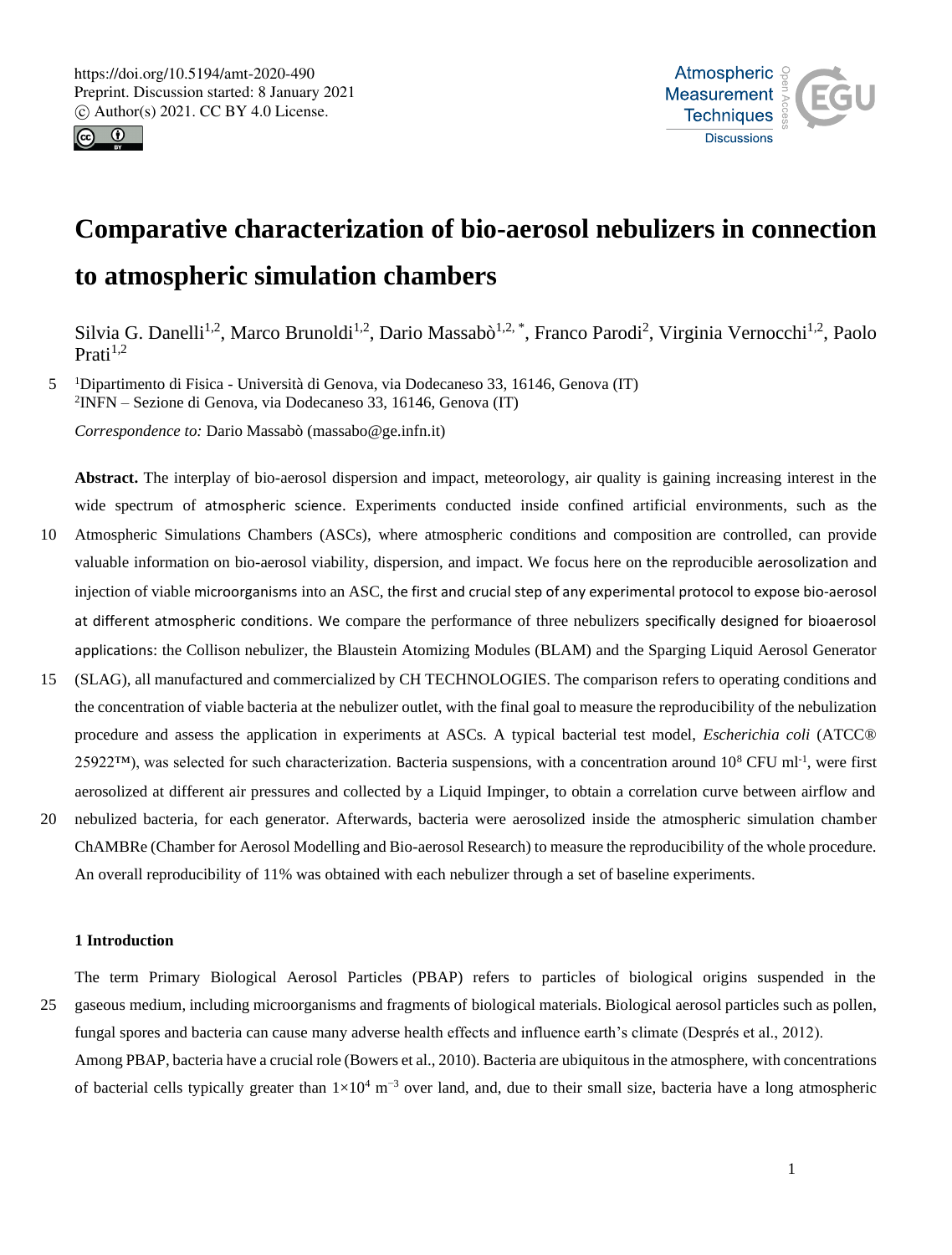



residence time (about several days or more) and can be transported over long distances, up to thousands of kilometers(Burrows 30 et al., 2009, Federici et al., 2018).

Bacterial viability, including the capability to survive and maintain their pathogenicity, depends on several atmospheric conditions, such as relative humidity, temperature, irradiation, and chemical composition of ambient air (Marthi et al., 1990, Burrows et al., 2009). The interaction between bacteria and the other atmospheric constituents recently attracted interest as part of the broader field of atmospheric sciences (Amato et al., 2015, Brotto et al., 2015, Massabò et al., 2018). The referenced

- 35 experiments were performed by ASCs, which are small to large-scale facilities (with volumes ranging between a few to hundreds cubic meters), where atmospheric conditions can be maintained and monitored in real time for periods long enough to mimic real environments and study interactions among their constituents (Finlayson- Pitts and Pitts, 2000; Becker, 2006). In view of long-term and systematic studies, the aerosolization of a reproducible number of viable bacteria inside an ASC is the first and not-trivial step of the experimental procedure and deserves a special attention. There are several phases potentially
- 40 critical to variability and interpretation of data (Alsved et al., 2019): preparation of the material pre-aerosolization, aerosol generation, injection and stay in the ASC, sampling, and analysis. Bio-aerosol experiments require nebulization devices that can provide high particle concentrations with minimal damage to microorganisms and their viability. The choice of the best equipment for a given application is often hampered by the lack of information on performances or drawbacks of single instruments. So far, different new aerosol generators have been designed, to improve the preservation of cultivability and
- 45 structural integrity of the aerosolized microorganisms (Zhen et al., 2014). Single-pass devices are now available, where the solution to be sprayed passes through the aerosolization nozzle just one time thus minimizing the stress to microorganisms. Market-available examples are the Blaustein Atomizing Modules (BLAM) and the Sparging Liquid Aerosol Generator (SLAG), both distributed by CH TECHNOLOGIES. The BLAM concept is an improvement of the pneumatic nebulization mechanism without liquid recirculation. The SLAG is a bubbling generator, designed for low-pressure aerosolization of
- 50 sensitive and delicate microorganisms: it implements the concept of bursting bubbles to aerosolize particles developed by Mainelis et al., 2005.

This study compares the performance of three nebulizers: the widespread Collison nebulizer (manufactured and commercialized by CH TECHNOLOGIES too), the Blaustein Atomizing Module and the Sparging Liquid Aerosol Generator. The comparison focusses on the reproducibility of operating conditions at atmospheric simulation chambers and on the

55 concentration of viable bacteria at the nebulizer outlet.

#### **2 Materials and methods**

## **2.1 Selection and preparation of bacterial strain**

Gram-negative bacteria *Escherichia coli* (ATCC® 25922™) was selected as test bacterial specie. *E. coli* is a rod-shaped Enterobacter, about 1 - 2 μm long and about 0.25 μm in diameter (Jang et al., 2017). This organism is used in bio-aerosol 60 research as standard test bacteria (Lee et al., 2002 and 2003, Simon et al., 2011).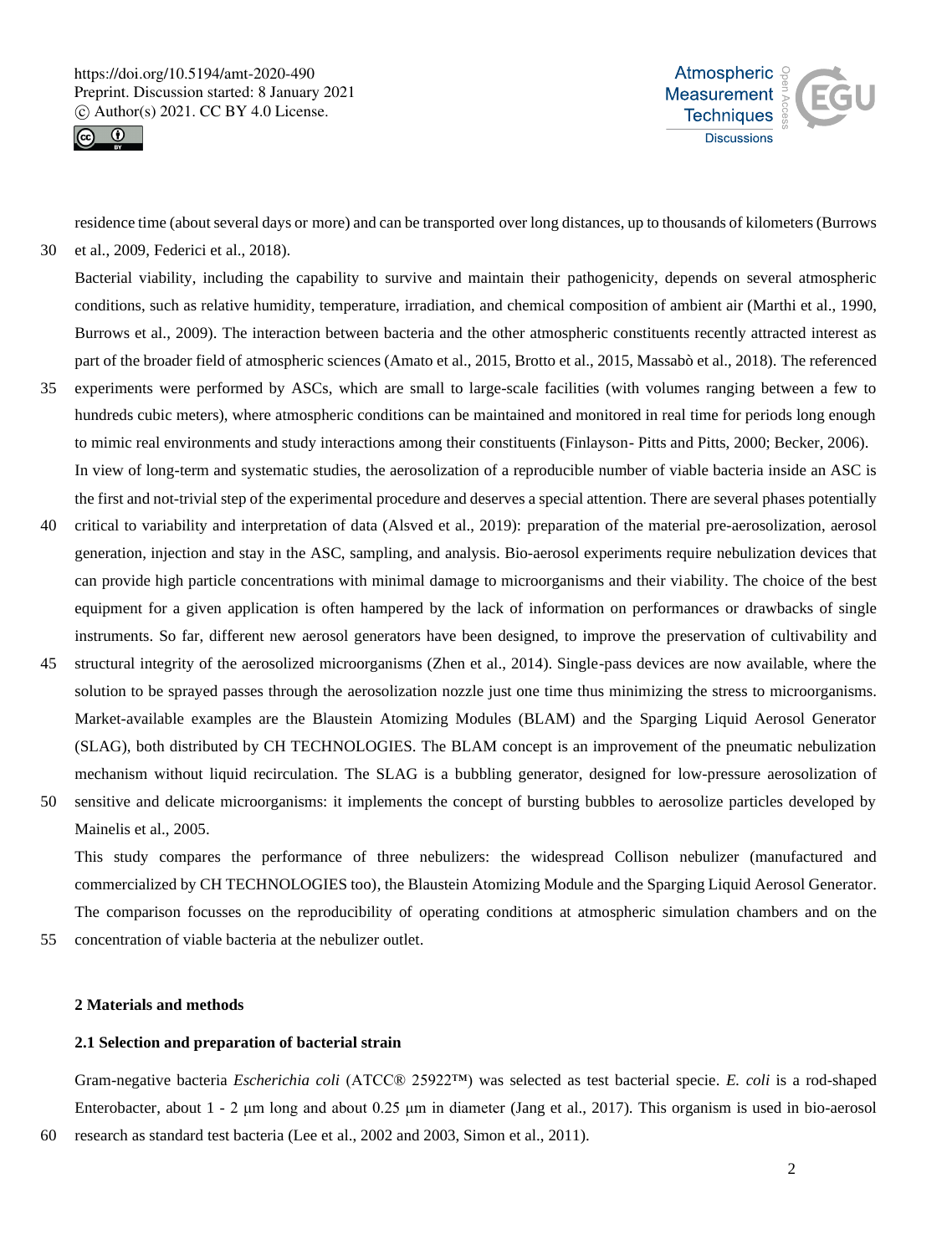



Prior to experiments, bacteria are cultivated on a non-selective Tryptic Soy Broth (TSB) medium until the mid-exponential phase (Optical Density, OD, at  $\lambda$  = 600 nm around 0.5) and then centrifuged at 4000 g for 10 minutes. Afterwards, bacteria are resuspended in sterile physiological solution (NaCl 0.9 %) to prepare a suspension of approximately  $10^8$  CFU ml<sup>-1</sup> (Colony Forming Units), as verified by standard dilution plating. For the experiments performed inside the simulation chamber, the 65 bacteria concentration was around  $10^7$  CFU ml<sup>-1</sup> (see Massabò et al., 2018 for details). The average on CFU counting is used to estimate the uncertainty range of the bacterial concentration in the solutions.

**2.2 Nebulization systems**

Many natural sources of bio-aerosol arise from wet environments; bacteria and viruses are commonly found in liquid suspensions and are hence aerosolized from liquids (Alsved et al., 2019). Among the liquid bio-aerosol generators, the 70 pneumatic nebulizers, as the Collison device, are the most frequently used. Each atomizer considered in this study works with different pressure range and aerosolization flow rate, as described below.

The Collison nebulizer has widespread applications, produces high concentrations of aerosol, but can cause damage to microorganisms due to strong impaction and shear forces. The recirculation of the cell suspension increases fragmentation of bacteria during prolonged nebulization as well (Reponen et al., 1997, Zhen et al., 2014). This device generates droplets by

- 75 physical shearing and impaction onto a vessel wall. The solution to be sprayed is positioned directly in the glass jar. The compressed air is used to aspirate the liquid from the reservoir into a sonic velocity air jet, wherein the liquid is sheared into droplets. The resulting liquid jet impacts against the wall of the jar, removing the larger fraction (in size) of the droplets. The resulting smaller droplets are carried out by the airflow while the larger particles return to the liquid reservoir are then reaerosolized. In this work, the 1 nozzle version of Collison was used. The upstream pressure can span in the 1 - 6 bar range,
- 80 which corresponds to an airflow rate from 2 to 7 lpm, for the 1-jet model. The main disadvantage of this device is the recirculation of the liquid: the repetitive exposure to shear forces during atomization and impaction against the vessel wall can progressively cause damage and loss of viability to biological entities (Zhen et al., 2014). Several literature studies on the Collison performance report high particle concentrations but with a resulting cell damage (Mainelis et al., 2005; Thomas et al., 2011; Zhen et al., 2014).
- 85 The single-jet BLAM is used in one-pass mode: the liquid medium is subjected to the sonic air jet only one time. The atomizing head is composed of two main parts: nozzle body and expansion plate (Fig. 1). The atomizer features a modular design, composed of five interchangeable plates, with different cavity depth and cone diameter, to accommodate liquids with different properties (viscosity, mainly). The atomization process is generated by a vacuum effect produced in the cavity between the body of the nozzle and the expansion plate, when pressurized air passes at sonic velocity through a precisely laser cut ruby
- 90 crystal (fixed size 0.010 in. diameter) located into the nozzle body (Fig. 1). This effect pushes the liquid hosted in the cavity into the air jet, which breaks up the liquid into droplets. Only the droplets smaller than a certain critical size can follow the airflow to the outlet tube located on the top of the BLAM unit: this critical size is determined by the speed of the airflow through the nebulizer. The jar should be filled with 20 ml of test solution, which serves only as a soft impaction surface for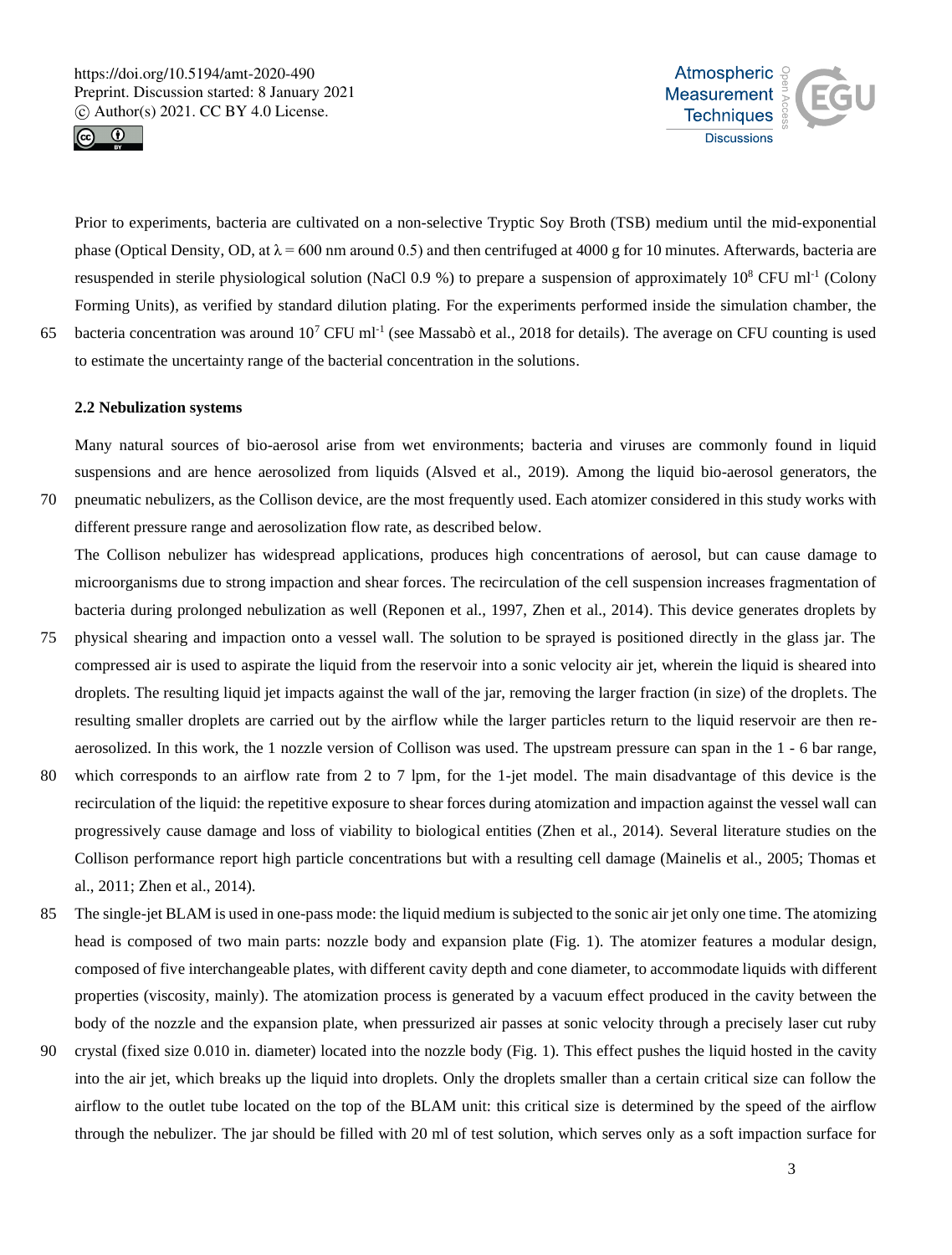



the larger droplets and it is not used for atomization. The liquid is delivered to the nozzle body with a desired flow rate (range 95 of liquid feed rate:  $0.1 - 6$  ml min-1) using a precision pump (NE-300 Just Infusion™ Syringe Pump, New Era Pump Systems, Inc.). The upstream air pressure determines the resulting airflow rate in the range 1 to 4 lpm which is kept constant by a mass flow controller. The properties of the aerosol generated by the single-jet BLAM are, nominally, a function of the jet hole size, depth of the liquid cavity, expansion cone size, and liquid viscosity. In this work, the expansion plate with a cavity depth and a cone diameter of 0.001 and 0.020 in., respectively, was used.

- 100 So far, the bubbling mechanism has been studied as a naturally occurring phenomenon and has been recognized as a significant factor in aerosolization of seawater and suspended contaminants from breaking waves (Mainelis et al., 2005). The SLAG model is a single pass bubbling generator where a suspension of particles or microorganisms is pumped at a certain flow rate to the top surface of a porous stainless-steel disk where it forms a liquid film. Then, the airflow is delivered through the porous disc creating fine bubbles in the liquid film that subsequently burst, releasing particles into the air. Particles are carried out of
- 105 the device by the same air stream. We used a SLAG with a 0.75" diameter porous disk and nominal pore size of  $2 \mu$ m. The recommended airflow ranges between 2 and 6 lpm and it is set by a mass flow controller. This principle of gentle bubbling aerosolization is expected to reduce stress and damage to microorganisms compared to pneumatic nebulization (Simon et al., 2006).

## **2.3 Experimental set up**

- 110 In the first phase we used the experimental setup schematically shown in Fig. 2. The aerosol was sampled directly at the output of the nebulizer, through a flanged connection, by an impinging system (liquid impinger by Aquaria Srl) filled with 20 ml of sterile physiological solution and operated at a constant airflow of 12.5 lpm. The bacteria suspension (concentration about 10<sup>8</sup>)  $CFU$  ml<sup>-1</sup>, see section 2.1.), was sprayed and directly collected by the liquid impinger. The number of cultivable cells inside the impinger was then determined as CFUs by standard dilution plating: 100 μl of serial dilutions of the solution was spread
- 115 on an agar non-selective culture medium (trypticase soy agar, TSA), and incubated overnight at 37 °C before the CFU counting. For each nebulizer, different airflows were tested, using a mass flow controller (Bronkhorst, model F201C-FA), and the nebulization efficiency was determined in terms of culturable fraction of aerosolized bacteria (i.e., percentage ratio of the concentration of viable bacteria inside the liquid impinger and in the sprayed solution).
- The further tests took place at ChAMBRe (Chamber for Aerosol Modelling and Bio-aerosol Research), a 2.2 m<sup>3</sup> stainless steel 120 atmospheric simulation chamber specifically designed for the research on atmospheric bio-aerosol. At ChAMBRe, particles in the dimensional range of bacteria (1-2 µm) have a lifetime of several hours (Massabò et al., 2018). Atmospheric conditions and composition (i.e., type and concentration of gaseous species and PM) can be monitored and controlled. Water vapour can be directly injected into ChAMBRe thus adjusting the relative humidity inside the chamber from 0 to about 99 %. Temperature and relative humidity (RH%) inside the chamber are monitored using a HMT334 Vaisala® Humicap® transmitter. In the
- 125 operative range (from 15 to 25 °C), the RH accuracy is  $\pm$  1 % RH (0 to 90 % RH) and  $\pm$  1.7 % RH (90 to 100 %RH), the temperature accuracy is  $\pm$  0.2 at 20 °C. A set of two pressure gauges is used to measure the atmospheric pressure inside and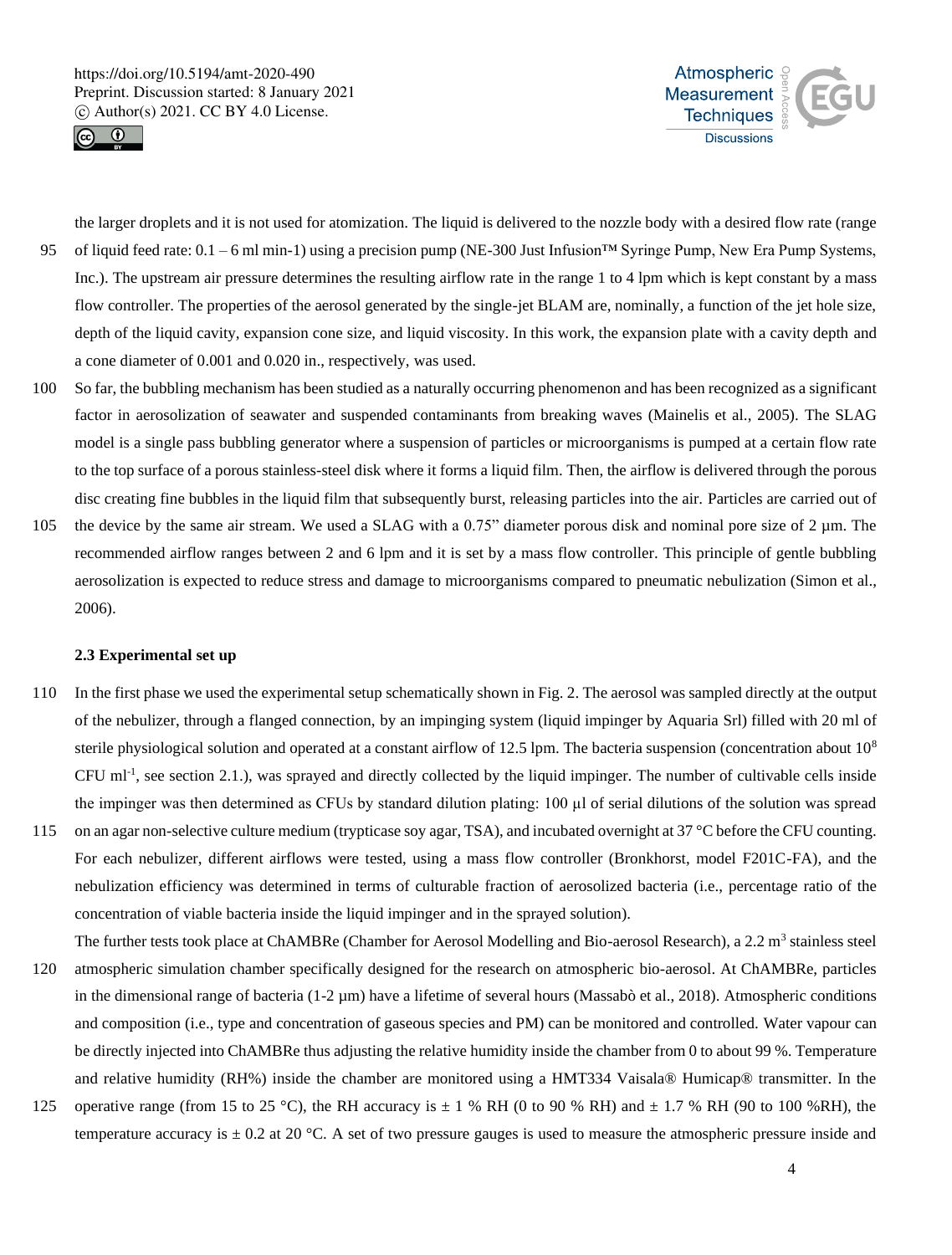



outside the chamber. A MKS Instruments 910 DualTrans<sup>™</sup> transducer is installed inside (measuring range from 5 x 10<sup>-4</sup> to 2 x  $10<sup>3</sup>$  mbar; accuracy of  $\pm 0.75\%$  of reading in the range 15 - 1000 mbar). A Vaisala BAROCAP® Barometer PTB110 is installed outside the chamber with a measuring range from 5 x  $10^2$  to 1.1 x  $10^3$  mbar and accuracy of  $\pm 0.3$  mbar at 20 °C. 130 Ambient gas monitors from Environnement SA (model: O342e, AC32e, CO12e, AF22e and VOC72M) continuously measure the concentration of ozone, nitrogen oxides, carbon monoxide and dioxide, sulphur dioxide and BTEX, inside the chamber volume. Detection limits and sensitivity are 0.2 ppb and 0.1 ppb for O342e and AC32e; 0.035 ppm and 0.015 ppm for CO12e; 0.4 ppb and 0.2 ppb for AF22e and 0.05 µg m<sup>-3</sup> for VOC72M (reading of Benzene), with a precision of 0.025 µg m<sup>-3</sup> at 0.5 µg m<sup>-3</sup> of Benzene. Particle concentration inside the chamber is measured continuously by an Optical Particle Counter (OPC, 135 mod. Envirocheck 1.107, GRIMM Technologies, Inc.), which operates at 675 nm, in the 0.25 – 32 μm size range with a 6 s time resolution and a flow rate of 1.2 lpm. The OPC is periodically factory calibrated via monodisperse latex particles for size classification. A fan is installed in the bottom part of the chamber to favour the mixing of the gas and aerosol species in the reactor. Acquisition and control of devices connected to ChAMBRe are handled by a National Instruments-based system made up of a main controller (NI9057 cRIO) and several modules (C Series modules) which allow the communication with the 140 peripheral devices via analogical, serial and ethernet data exchange. A custom NI Labview SCADA (Supervisory Control And Data Acquisition) application allows the user to interact with the system by a user-friendly graphical interface. ChAMBRe is equipped with a sterilization system too: a 58 cm long UV lamp (UV-STYLO-F-60H, Light Progress srl) is inserted through a lateral flange. The lamp produces a 60 W UV radiation at  $\lambda = 253.7$  nm which is used to sterilize the chamber volume without producing ozone before and after any experiment with bio-aerosol. Before each test with the nebulizers, the chamber was 145 cleaned by evacuating the internal volume down to  $10^{-5}$  mbar thanks to a composite pumping system (a rotary pump model TRIVAC® D65B, Leybold Vacuum, followed by a root pump model RUVAC WAU 251, Leybold Vacuum and a Leybold Turbovac 1000). Then, the chamber was vented again to atmospheric pressure throughout a 5-stage filtering/purifying inlet (including a HEPA filter, model: PFIHE842, NW25/40 Inlet/Outlet – 25/55 SCFM, 99.97 % efficient at 0.3 μm). This filtering system ensures an excellent purification of the air entering the chamber: after venting, particles and gases concentration inside 150 the chamber are lower than the typical environmental values and close to the instruments sensitivity. During the experiments reported in this work, the  $CO<sub>2</sub>$  has been kept constant around 450 ppm thanks to a  $CO<sub>2</sub>$  feedback system based on a steady PID algorithm. The chamber conditions for each experiment were: temperature between 292 and 295 K, atmospheric pressure between 990 and 1020 bar, relative humidity around 70%. The fan was turned on during all the experiments, with a nominal speed of 5 rpm that results in a mixing time of about 160 s. Sets of experiments with a particular aerosol generator at fixed 155 setting, were performed varying the concentration of bacteria, in the physiological solution sprayed into the chamber, around 10<sup>7</sup> cell ml<sup>-1</sup>. Inside the chamber, the exposure time was up about 5 h, according to the lifetime in ChAMBRe of particles with diameter around  $1 \mu m$  (Massabò et al., 2018). Finally, bacteria were collected by gravitational settling on four petri dishes,

filled with trypticase soy agar medium, placed in the bottom of the chamber through an automated shelf (Massabò et al., 2018) and maintained in that position for the whole 5-hour period. Once extracted outside the chamber, the Petri dishes were 160 incubated overnight at 37 °C, to determine the bacteria culturable fraction by CFU visual counting. The chamber sterility was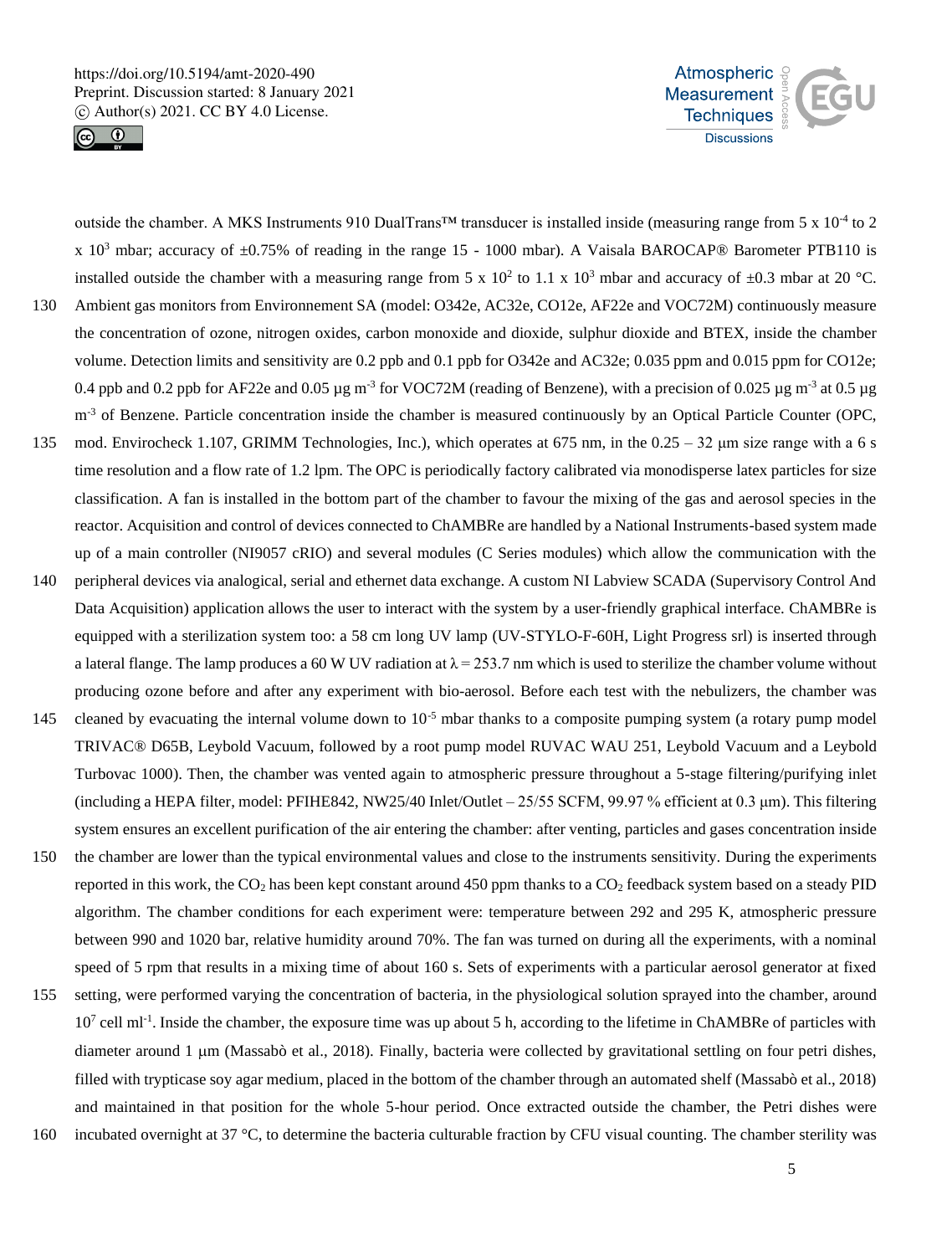



periodically checked through a blank experiment (i.e., injecting sterile physiological solution only): no bacterial contamination has been observed in the four Petri dishes positioned on the sliding tray. Further details on the experimental protocols at ChAMBRe are reported in Massabò et al., 2018.

# **3 Results and Discussion**

## 165 **3.1 Tests with Impinger**

In the first set of experiments, we measured the nebulization efficiency, in terms of culturable fraction of aerosolized bacteria for each device and at different airflows. We adopted the ratio between the CFU counted in the impinger liquid and the CFU introduced in liquid solution of the nebulizer as operative definition of efficiency. With BLAM and SLAG, the latter corresponds to the product of the concentration (i.e., CFU ml<sup>-1</sup>) in the bacterial solution for the volume of liquid  $(2 \text{ ml})$ 

- 170 introduced in the nebulizer. To have a comparable metric, in the experiments with the Collison the volume of the liquid was substituted with the injection time (5 min). Even if this choice does not meet a strict metrological criterium it makes possible a direct comparison of the three devices in well-defined operative conditions (see Table 1). The aerosolization air flow varied in the range of 1.4 - 3.5 lpm for BLAM and 2 - 5 lpm for SLAG and Collison. The bacteria suspension was supplied to the BLAM and SLAG devices at the same liquid flow rate of  $0.4$  ml min<sup>-1</sup> (see Table 1). The tests started after a suitable warming
- 175 time (about five minute), to get a stable nebulizer output. Afterwards, the aerosol was extracted for a further 5-minute time with an impinger flow of 12.5 lpm. This way, 2 ml of bacteria suspension at the flow rate of 0.4 ml min<sup>-1</sup> were aerosolized both by BLAM and SLAG.

Figures 3-5 show the nebulization efficiency of the BLAM, SLAG and Collison, respectively. The average on CFU counting was used to evaluate the uncertainty range of the bacterial concentration in the nebulized solution, while the uncertainty on the

- 180 air flow was determined as the 1% of the flow controller full scale. At fixed air flow, the BLAM shows the highest nebulization efficiency, followed by Collison and SLAG (e.g., at 3.5 lpm the BLAM efficiency is about 2 and 4 times higher than the Collison and SLAG ones, respectively). Our experimental procedure did not allow a direct control of the fraction of damaged bacteria during the nebulization phase, but, in the specific case of the Collison nebulizer (Fig. 5), the nebulization efficiency of the culturable fraction increases linearly with the airflow until about 3 lpm, after that the curve bends likely because the cell
- 185 damage becomes more and more relevant. However, with the described injection conditions (5 min, air flow  $\leq$  5 lpm) the output of viable bacteria turned out to be quite high.

At the same time, with the BLAM the flow of liquid supplied to the nebulizer can be accurately tuned. The SLAG requires a lower upstream pressure and, according to the producer claim, results in a softer injection (and then less bio-damage) of viable bacteria. Therefore, the SLAG looks best suited for experiment with fragile bacteria that can be nebulized in large numbers

190 even with its extremely gentle nebulization system. The BLAM efficiency seems subjected to a higher variability: such feature is likely due to the coupling between the nebulizer and the impinger set-up since the experiments with injection directly into the simulation chamber resulted much more stable (see section 3.2).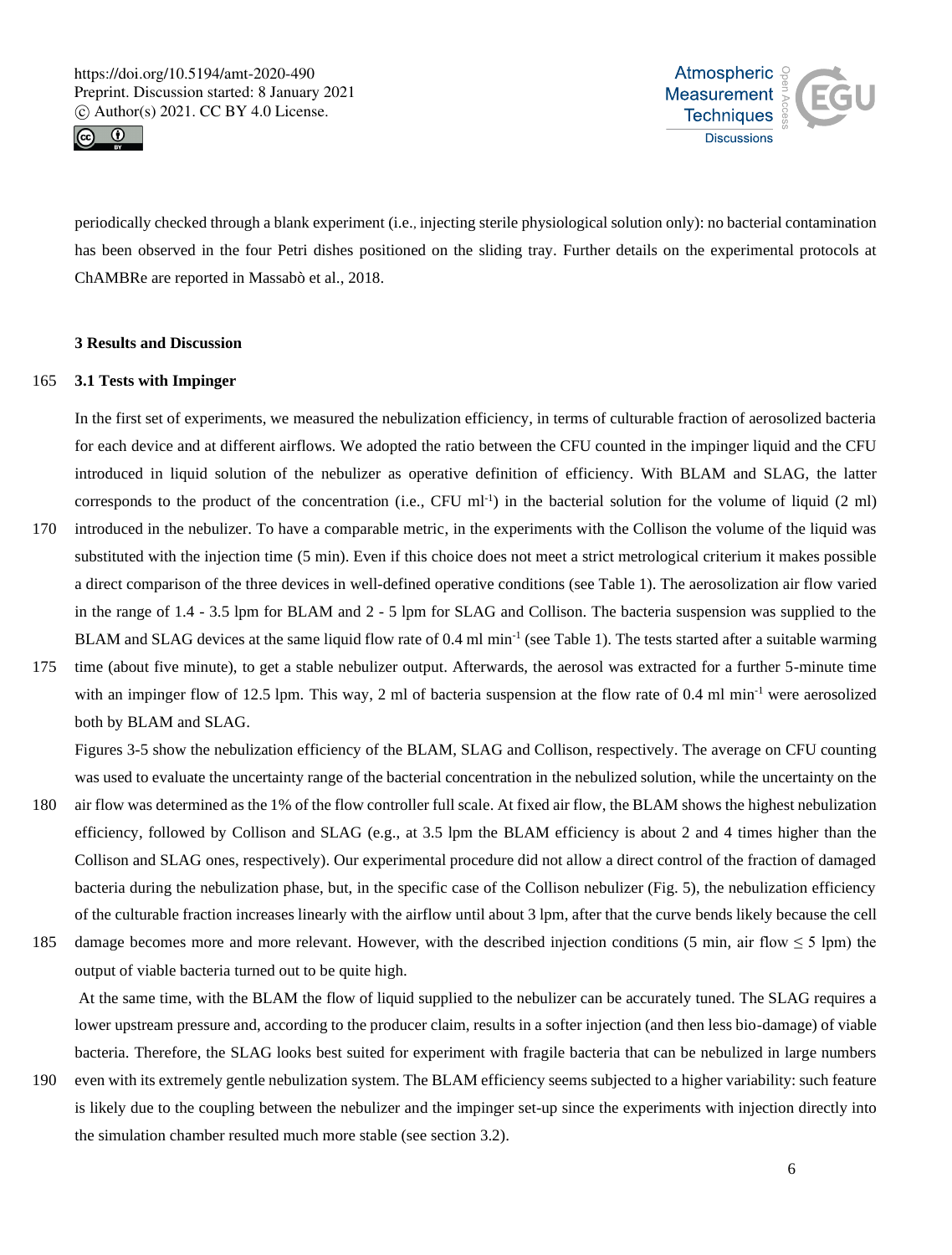



# **3.2 Tests at ChAMBRe**

In the second set of experiments, we focused on the performance of the three aerosol generators when used to nebulize bacteria 195 directly inside an atmospheric simulation chamber. Four experiments were performed with BLAM and Collison and five with SLAG, all between November 2019 and July 2020. Experimental conditions and results are reported in Tables 2-4. The uncertainties quoted on both injected and collected bacteria are just those deriving from the Poisson fluctuation (i.e., the square root of the number of colonies counted in the Petri dishes) and they do not include any other systematic or statistical term. The values of the collected CFU are the average of the counts of the four Petri dishes exposed in each experiment; each group of

- 200 four turned out to be statistically compatible (i.e., within the interval delimited by the statistical uncertainty, the counts in the four Petri dishes agreed). Inside the chamber, the working condition adopted for the Collison produces an initial PM<sup>10</sup> concentration of about 200 mg m<sup>-3</sup> (Table 4), like the BLAM output (Table 2). The initial  $PM_{10}$  concentration, as determined by the OPC, was taken as a rough reference for the aerosolization efficiency and quantity of aerosol generated (bacteria plus NaCl particles).
- 205 The injected bacteria correspond to the product of the concentration (i.e., CFU ml<sup>-1</sup>) in the bacterial solution for the volume of liquid (2 ml) introduced in the nebulizer for BLAM and SLAG. In the experiments with the Collison, the injection time was considered instead of the liquid volume to calculate the number of inject bacteria and thus to make possible a direct comparison with the BLAM and SLAG performance. At ChAMBRe, considering the range of inlet air flows for the three devices, the typical figure for the ratio between the CFU on petri dishes (diameter: 10 cm) placed inside the camber to collect the bacteria
- 210 by a gravitational settling and the injected CFU, is  $10^{-6}$  for each nebulizer. A good and stable correlation between the number of injected and collected CFU was obtained for each nebulizer, as shown in Fig. 6-8, which refer to BLAM, SLAG and Collison respectively. The uncertainty on the slope of the correlation curves always turned out to be  $<$  5% and the overall standard deviation around the average ratio (collected/injected CFU) was 11%. The experimental reproducibility appears to be adequate to design experiments within an ASC: it roughly corresponds to the sensitivity of the whole procedure to changes in the
- 215 viability, for instance when bacteria will be exposed to different air quality conditions. The absolute value of the aerosolization efficiency depends on the pressure at the nebulizer outlet (i.e., inside the atmospheric chamber, Feng et al., 2020). The results presented in this work were performed in a specific pressure regime i.e., with internal pressure about 2 mbar lower than the ambient pressure. This condition favors the bacteria confinement inside the chamber and was explored in view of experiments with pathogenic strains. With each specific set-up (i.e., simulation chamber or other
- 220 downstream expansion volumes), the actual nebulization efficiency should be determined following the same steps above reported. At ChAMBRe, the internal pressure can be maintained up to  $\pm$  5 mbar greater/lower than the ambient pressure. At ChAMBRe we could verify that with a 3-5 mbar overpressure and an internal pressure ranging from 1011 to 1026 mbar, the Collison efficiency in nebulizing physiological solution remain stable within 9%.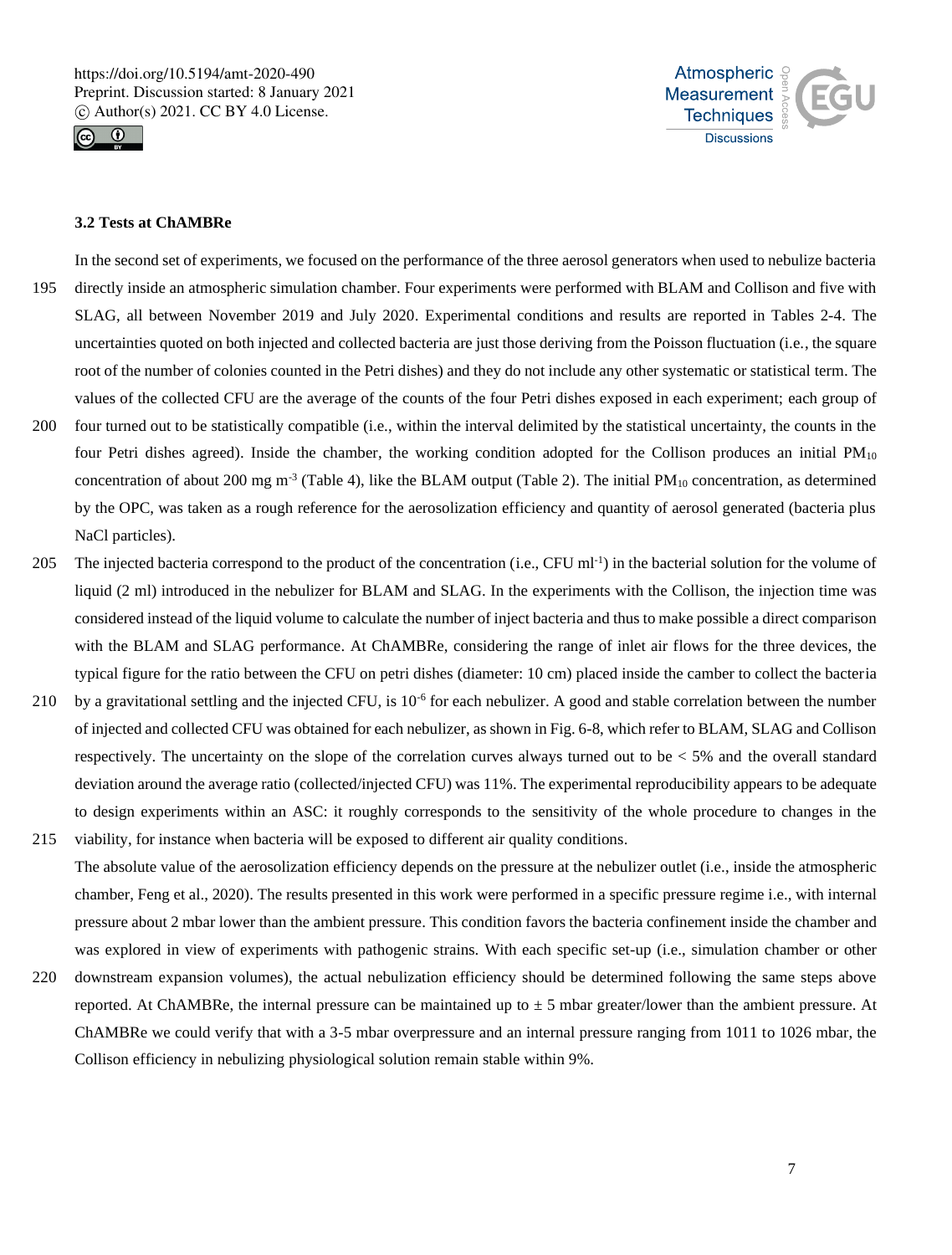



# **4 Conclusions**

- 225 We compared the performance of three commercial nebulizer (BLAM, SLAG and Collison) in the operative conditions that could be used in experiments at atmospheric simulation chamber: one-shot injection with high output of viable biological particles. With all the instruments, the nebulization efficiency of *E. Coli* allowed to reach bacteria concentration in the order of  $10^7$  CFU m<sup>-3</sup> in the 2.2 m<sup>3</sup> volume of the ChAMBRe ASC after a 4-5 min injection time. However, at fixed upstream air flow, the nebulization efficiency increases by a factor 2 from SLAG to Collison and from Collison to BLAM. The handling of 230 the devices becomes more laborious moving from Collison to SLAG and then to BLAM. Nevertheless, a set of baseline experiment at ChAMBRe (i.e., injection and suspension of *E. Coli* in a "clean" atmosphere) revealed a reproducibility of 11%
- regardless of the used nebulizer. Such achievement, not trivial when handling biological systems, put the basis of systematic studies on the possible correlation between bacteria viability and air quality conditions.

#### **Author contribution**

235 DM, FP, and PP designed and built ChAMBRe; SGD, DM, VV and PP ran all the injections with bacteria; SGD took care of all the biological issues and measurements; MB designed and implemented the acquisition software; SGD, DM, and PP prepared the article with contributions from all of the other authors.

#### **Competing interests**

The authors declare that they have no conflict of interest.

#### 240 **Acknowledgments**

The authors are indebted with the technical and administrative staff of INFN Genova for the continuous and effective support to the development of the ChAMBRe facility. This project/work has received funding from the European Union's Horizon 2020 research and innovation programme through the EUROCHAMP-2020 Infrastructure Activity under grant agreement No 730997.

#### 245 **References**

Alsved, M., Bourouiba, L., Duchaine, C., Löndahl, J., Marr, L.C., Parker, S. T., Prussin, A. J. II, Thomas, R. J.: Natural sources and experimental generation of bioaerosols: Challenges and Perspectives, Aerosol Sci. Tech., doi: 10.1080/02786826.2019.1682509, 2019.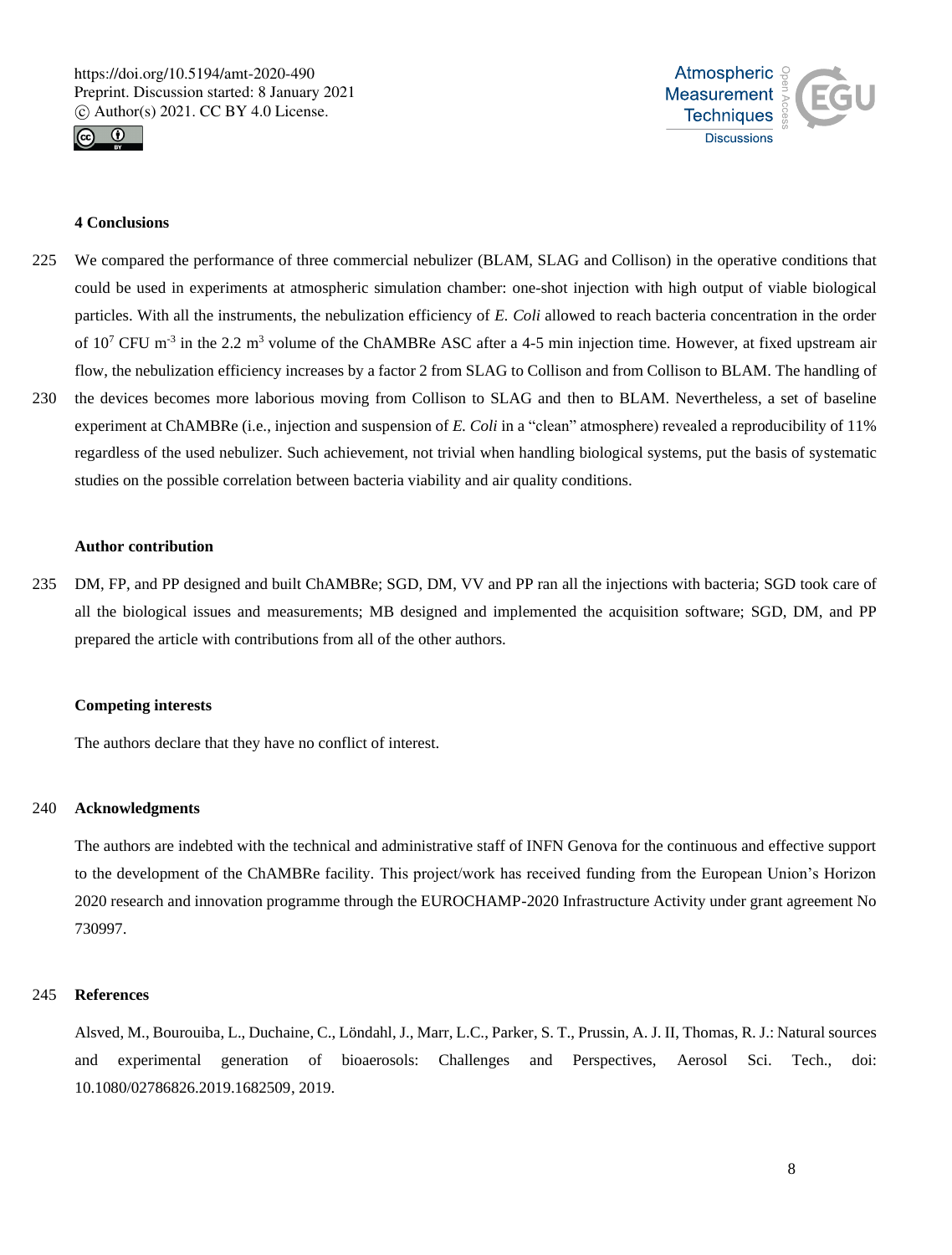



Amato, P., Joly, M., Schaupp, C., Attard, E., Möhler, O., Morris, C. E., Brunet, Y., and Delort, A.-M.: Survival and ice 250 nucleation activity of bacteria as aerosols in a cloud simulation chamber, Atmos. Chem. Phys., 15, 6455–6465, 2015.

Becker, K. H.: Overview on the Development of Chambers for the Study of Atmospheric Chemical Processes, in: Environmental Simulation Chambers: Application to Atmospheric Chemical Processes, Barnes I. and Rudzinski K. J. (Eds.), Springer, Amsterdam, 1–26, 2016.

Bowers, R. M., McLetchie, S., Knight, R., and Fierer, N.: Spatial variability in airborne bacterial communities across land-use 255 types and their relationship to the bacterial communities of potential source environments, Isme J., 5, 601–612, 2010.

Brotto, P., Repetto, B., Formenti, P., Pangui, E., Livet, A., Bousserrhine, N., Martini, I., Varnier, O., Doussin, J.-F., and Prati, P.: Use of an atmospheric simulation chamber for bioaerosol investigation: a feasibility study, Aerobiologia, 31, 445–455, 2015.

Burrows, S. M., Elbert, W., Lawrence, M. G., and Pöschl, U.: Bacteria in the global atmosphere – Part 1: Review and synthesis 260 of literature data for different ecosystems, Atmos. Chem. Phys., 9, 9263–9280, 2009.

Després, V. R., Huffman, J. A., Burrows, S. M., Hoose, C., Safatov, A. S., Buryak, G., Fröhlich-Nowoisky, J., Elbert, W., Andreae, M. O., Pöschl, U., and Jaenicke, R.: Primary biological aerosol particles in the atmosphere: a review, Tellus B, 64, 15598, 2012.

Federici, E., Petroselli, C., Montalbani, E., Casagrande, C., Ceci, E., Moroni, B., Porta, G.L., Castellini, S., Selvaggi, R.,

265 Sebastiani, B., Crocchianti, S., Gandolfi, I., Franzetti, A., Cappelletti, D.: Airborne bacteria and persistent organic pollutants associated with an intense Saharan dust event in the Central Mediterranean**,** Sci. Total Environ., 645, 401-410, 2018. Finlayson-Pitts, B. J. and Pitts Jr., J. N.: Chemistry of the upper and lower atmosphere: Theory, experiments and applications, Academic Press, San Diego, CA, 2000.

Jang, J., Hur, H., Sadowsky, M., Byappanahalli, M., Yan, T. and Ishii, S.: Environmental *Escherichia coli*: ecology and public 270 health implications – a review, J. Appl. Microbiol., 123, 570– 581, 2017.

Lee, B. U., Kim, S. H., and Kim, S. S.: Hygroscopic growth of *E. coli* and *B. subtilis* bioaerosols, J. Aerosol Sci., 33, 1721– 1723, 2002.

Lee, B. U., and Kim, S. S.: Sampling *E. coli* and *B. subtilis* bacteria bioaerosols by a new type of impactor with a cooled impaction plate, J. Aerosol Sci., 34, 1097–1100, 2003.

275 Marthi B., Fieland V. P., Walter M., Seidler R. J.: Survival of bacteria during aerosolization, Appl. Environ. Microbiol., 56, 11, 3463-3467, 1990. Mainelis, G., Berry, D., An, H.R., Yao, M.S., De Voe, K., Fennell, D.E., Jaeger, R.: Design and performance of a single pass

bubbling bioaerosol generator, Atmos. Environ., 39, 3521–3533, 2005. Massabò, D., Danelli, S. G., Brotto, P., Comite, A., Costa, C., Di Cesare, A., Doussin, J. F., Ferraro, F., Formenti, P., Gatta,

280 E., Negretti, L., Oliva, M., Parodi, F., Vezzulli, L., Prati, P.: ChAMBRe: a new atmospheric simulation chamber for aerosol modelling and bioaerosol research. Atmos. Meas. Tech. 11, 5885‐5900, 2018.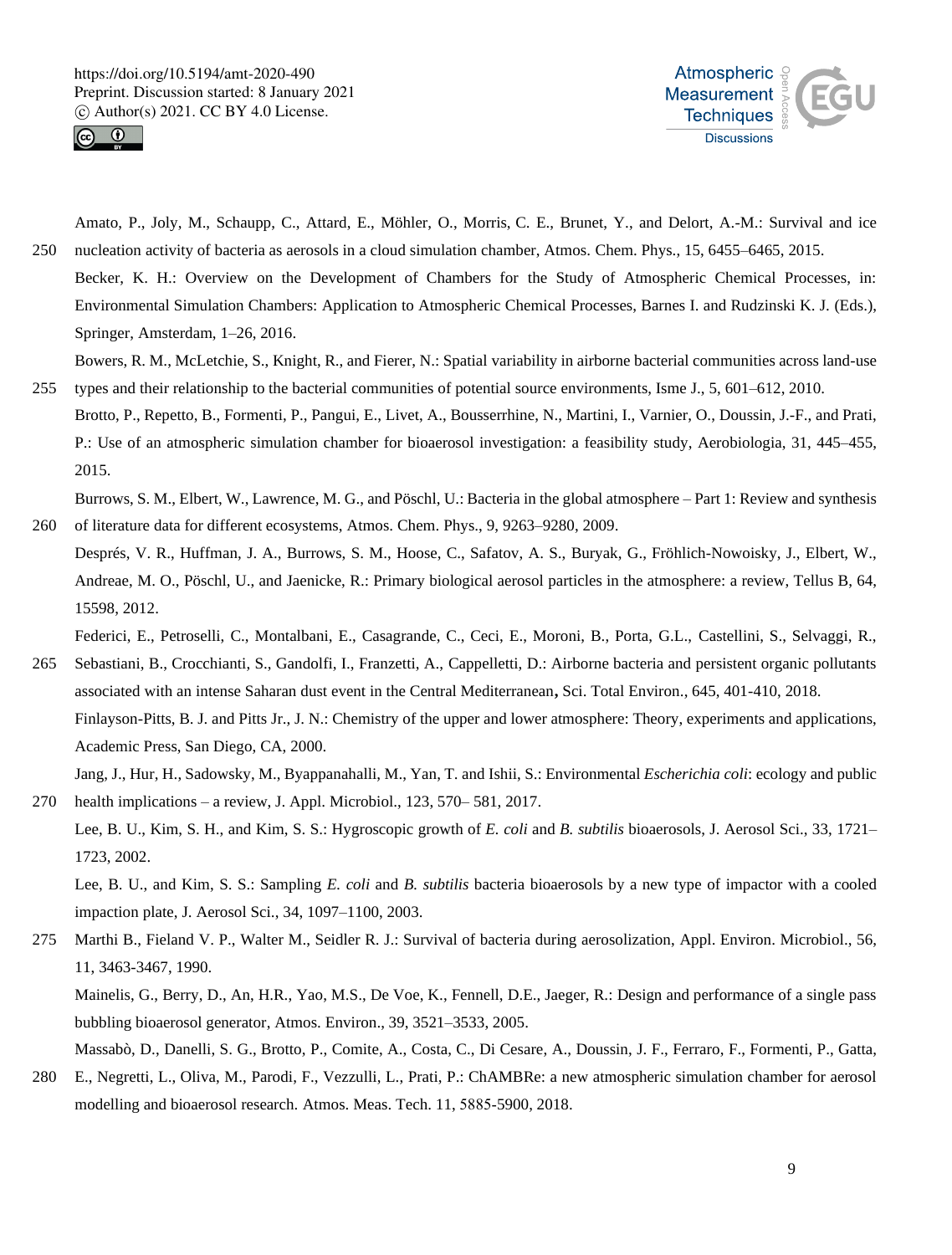



Simon, X., Duquenne, P., Koehler, V., Piernot, C., Coulais, C., & Faure, M.: Aerosolisation of *Escherichia coli* and associated endotoxin using an improved bubbling bioaerosol generator, J. Aerosol Sci., *42*(8), 517-531, 2011.

Terzieva, S., Donnelly, J., Ulevicius, V., Grinshpun, S. A., Willeke, K., Stelma, G. N., & Brenner, K. P.: Comparison of 285 methods for detection and enumeration of airborne microorganisms collected by liquid impingement. Appl. Environ. Microbiol., 62(7), 2264-2272, 1996.

Thomas R.J., Webber D., Hopkins R., Frost A., Laws T., Jayasekera P.N., & Atkins T.: The cell membrane as a major site of damage during aerosolization of *Escherichia coli*. Appl. Environ. Microbiol., 77, 920–925, 2011.

Zheng, Y., & Yao, M.: Liquid impinger BioSampler's performance for size-resolved viable bioaerosol particles, J. Aerosol 290 Sci., 106, 34-42, 2017.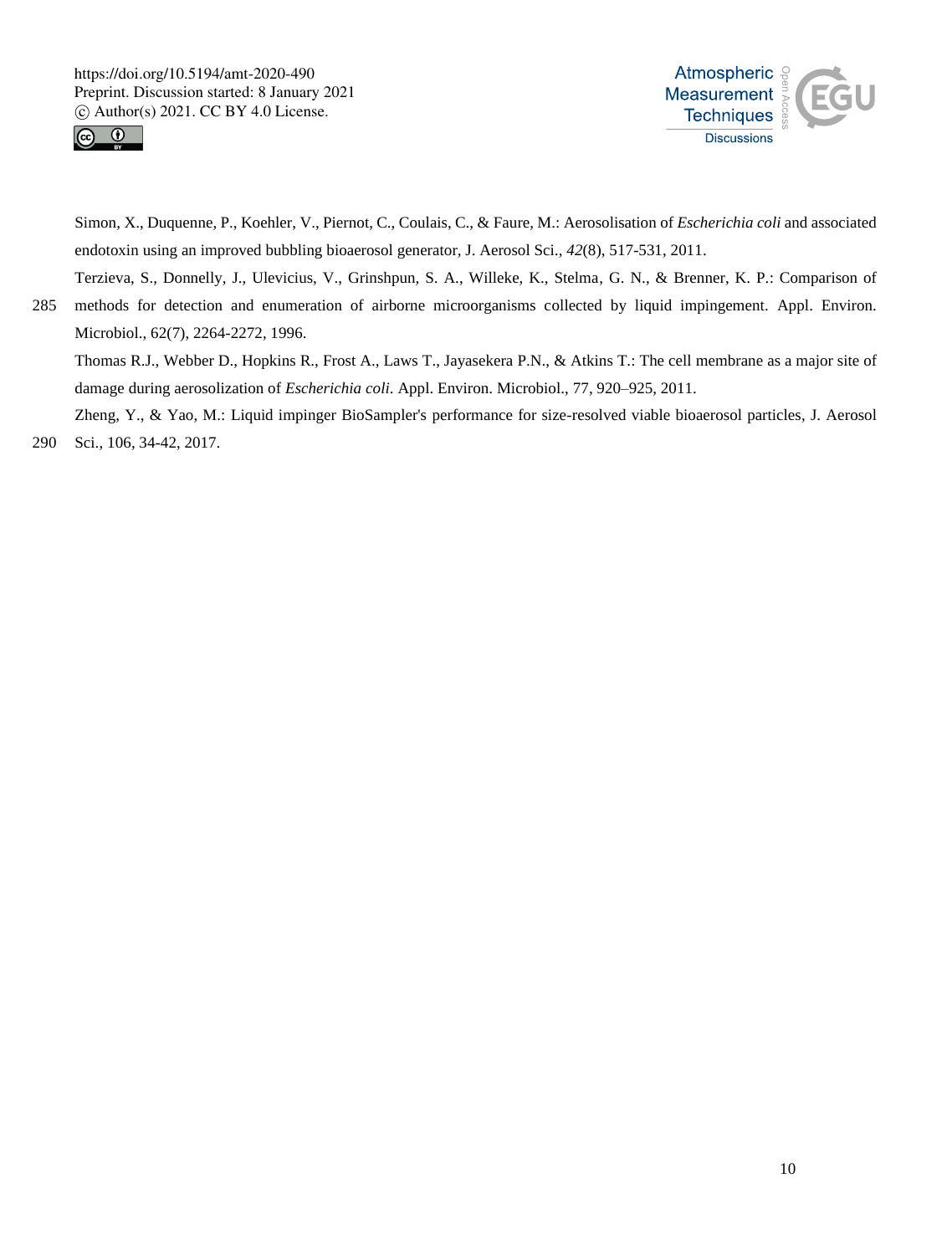





**Figure 1: Components of the BLAM Nozzle Body. Extracted and modified from BLAM user's manual.**



295 **Figure 2: Experimental setup for the tests with the impinger, a. BLAM b. SLAG c. Collison.**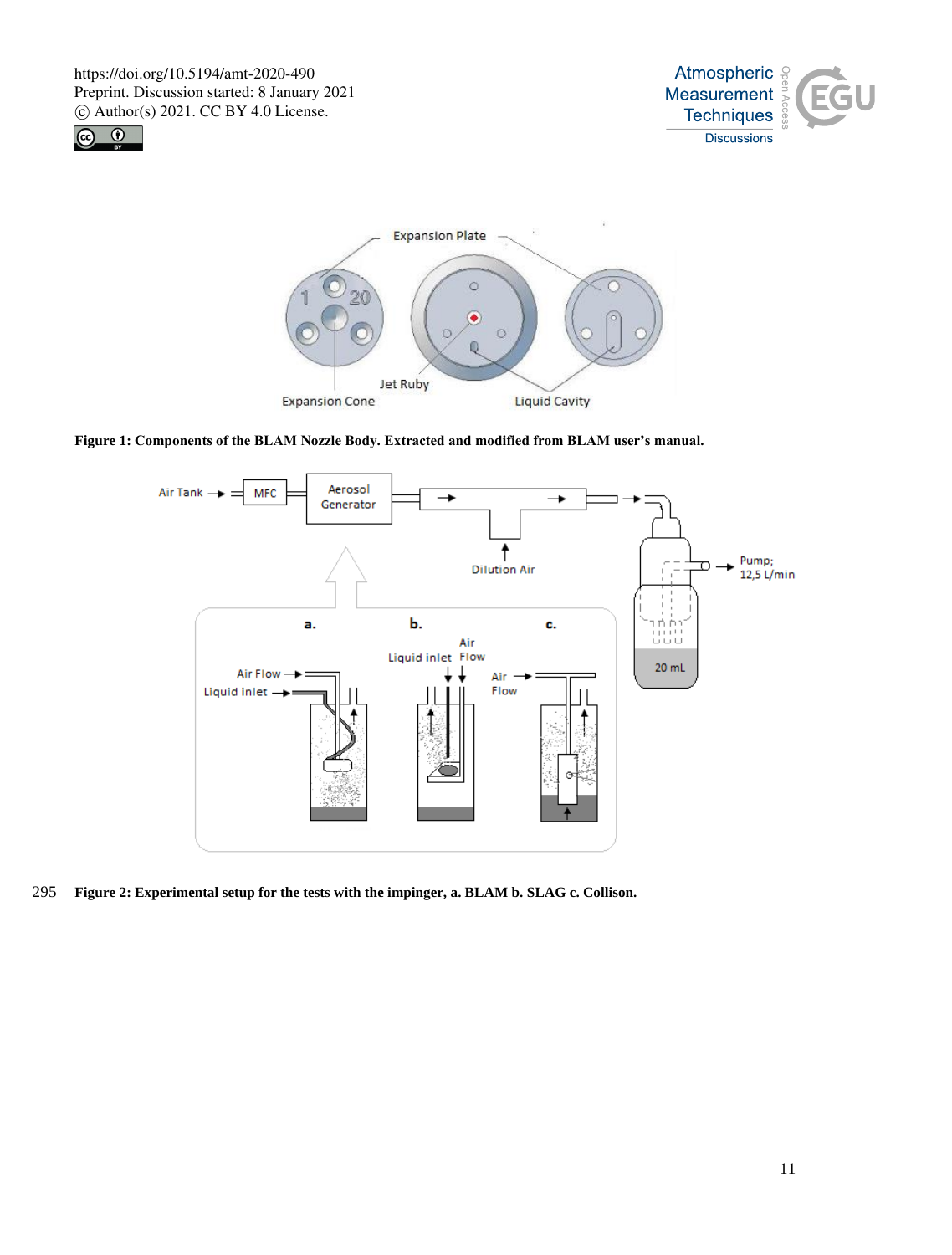





**Figure 3: BLAM nebulization efficiency vs upstream air flow. Liquid feed rate = 0.4 ml min-1.**



**Figure 4: SLAG nebulization efficiency vs upstream air flow. Liquid feed rate = 0.4 ml min-1.**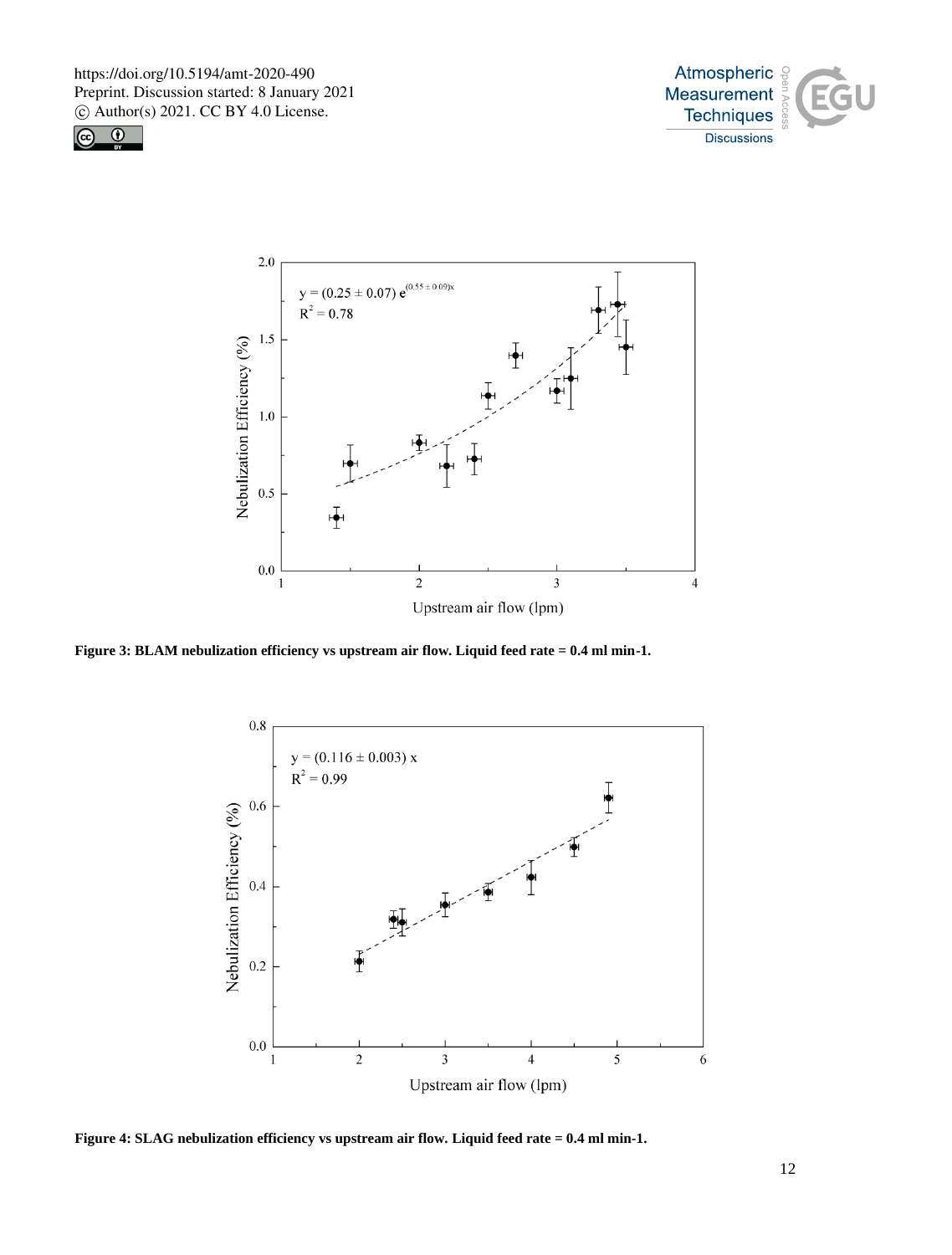





# 300

**Figure 5: Collison nebulization efficiency vs upstream air flow.**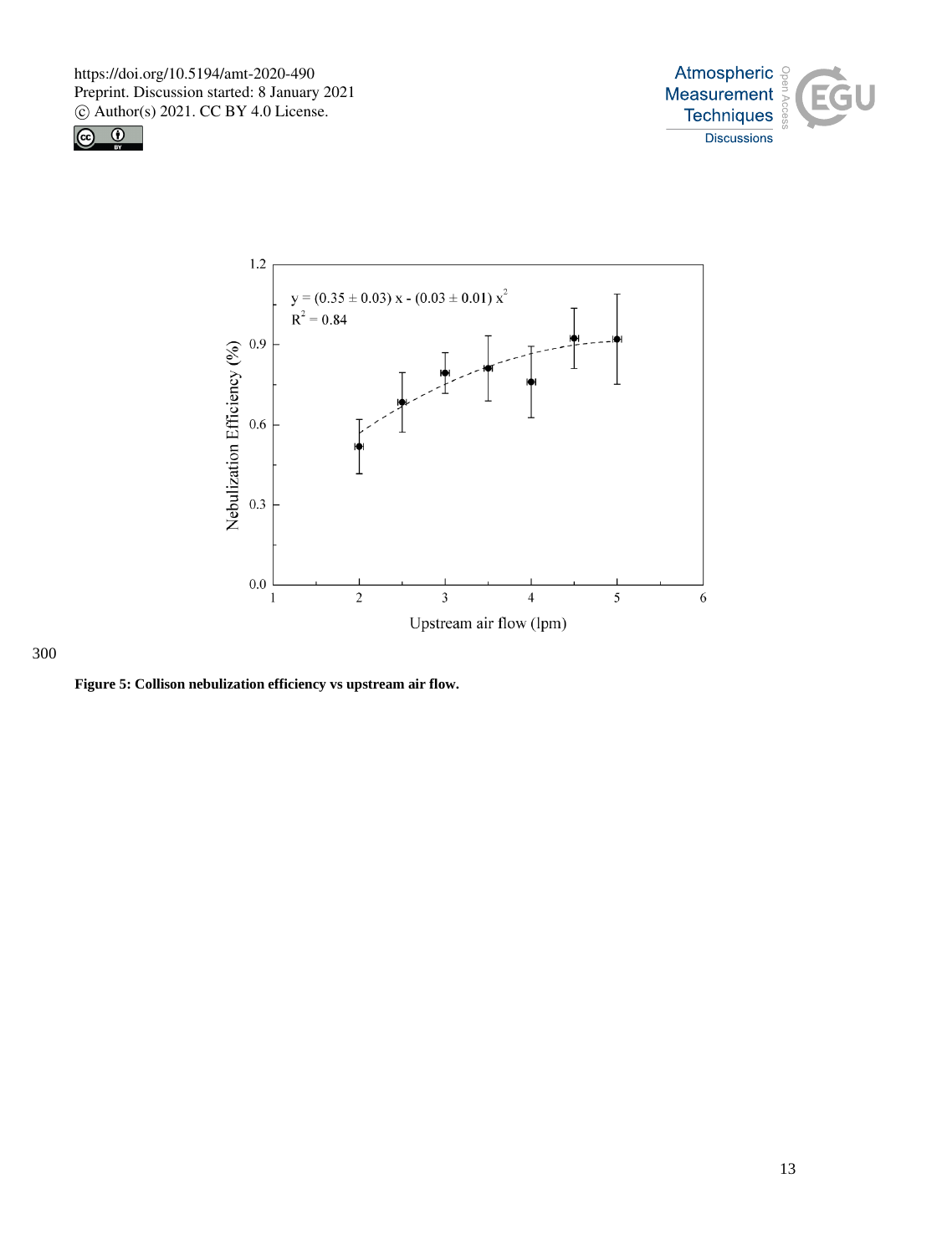





**Figure 6: Correlation curve between the number of E. coli bacteria injected in ChAMBRe by BLAM and the average count on the four Petri dishes exposed in each experiment. Injected bacteria correspond to the product of the concentration (i.e., CFU ml-1) in**  305 **the bacterial suspension for the volume of liquid (2 ml) introduced into the nebulizer.**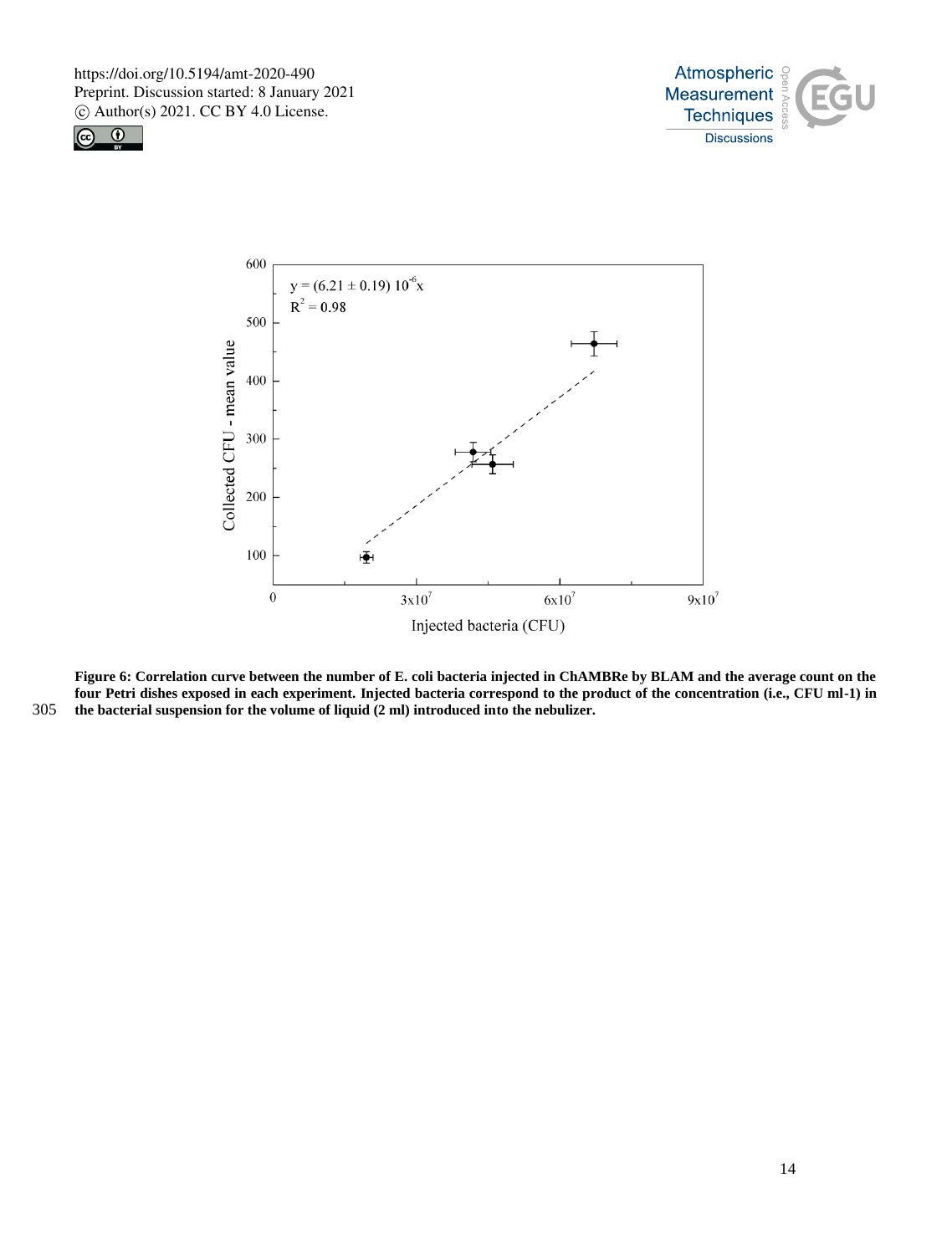





**Figure 7: Correlation curve between the number of E. coli bacteria injected in ChAMBRe by SLAG and the average count on the four Petri dishes exposed in each experiment. The injected bacteria correspond to the product of the concentration (i.e., CFU ml-1) in the bacterial suspension for the volume of liquid (2 ml) introduced into the nebulizer.**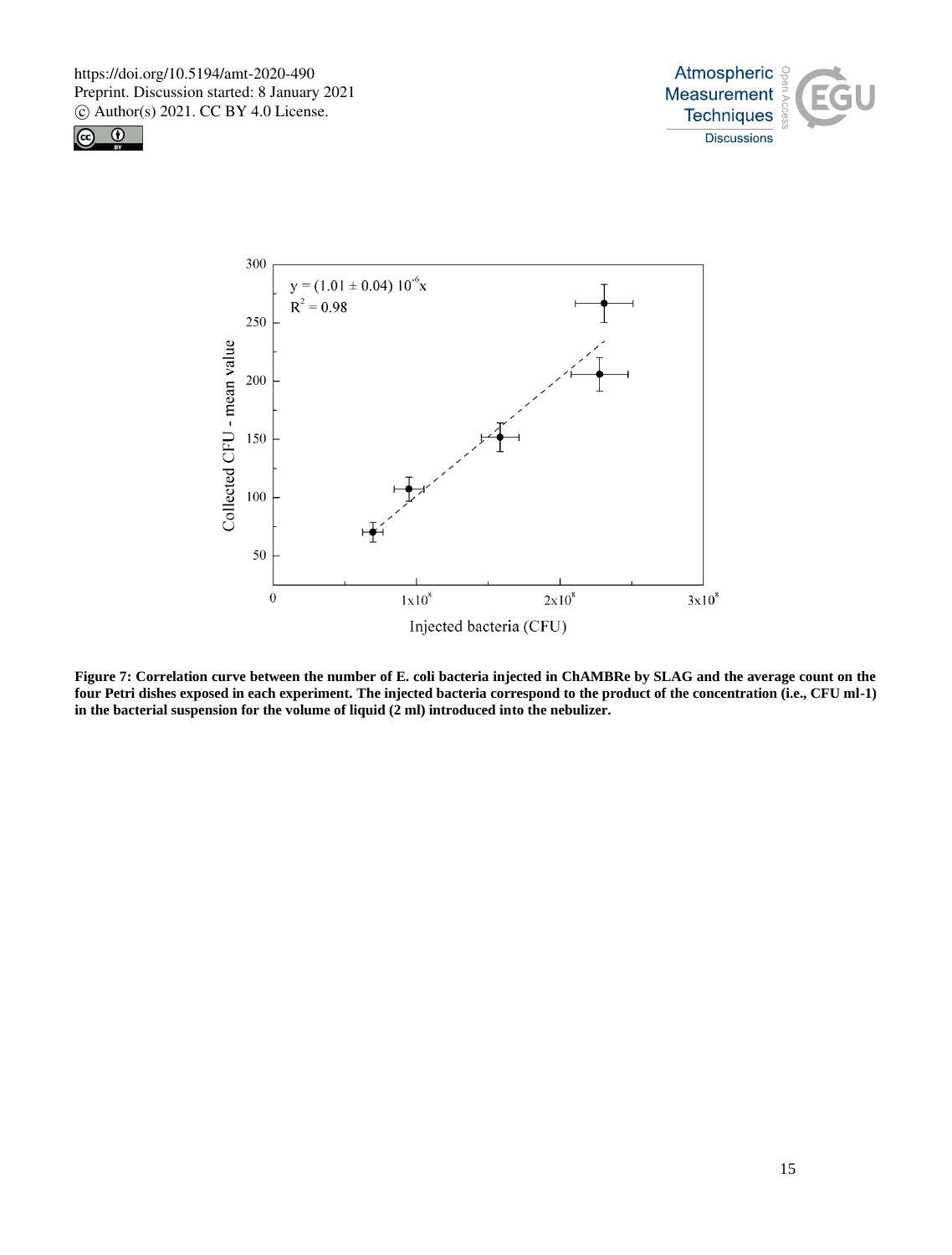





#### 310

**Figure 8: Correlation curve between the number of E. coli bacteria injected in ChAMBRe by Collison and the average count on the four Petri dishes exposed in each experiment. The injected bacteria were operatively calculated as the product of the concentration (i.e., CFU ml-1) in the bacterial suspension and the injection time (4 min**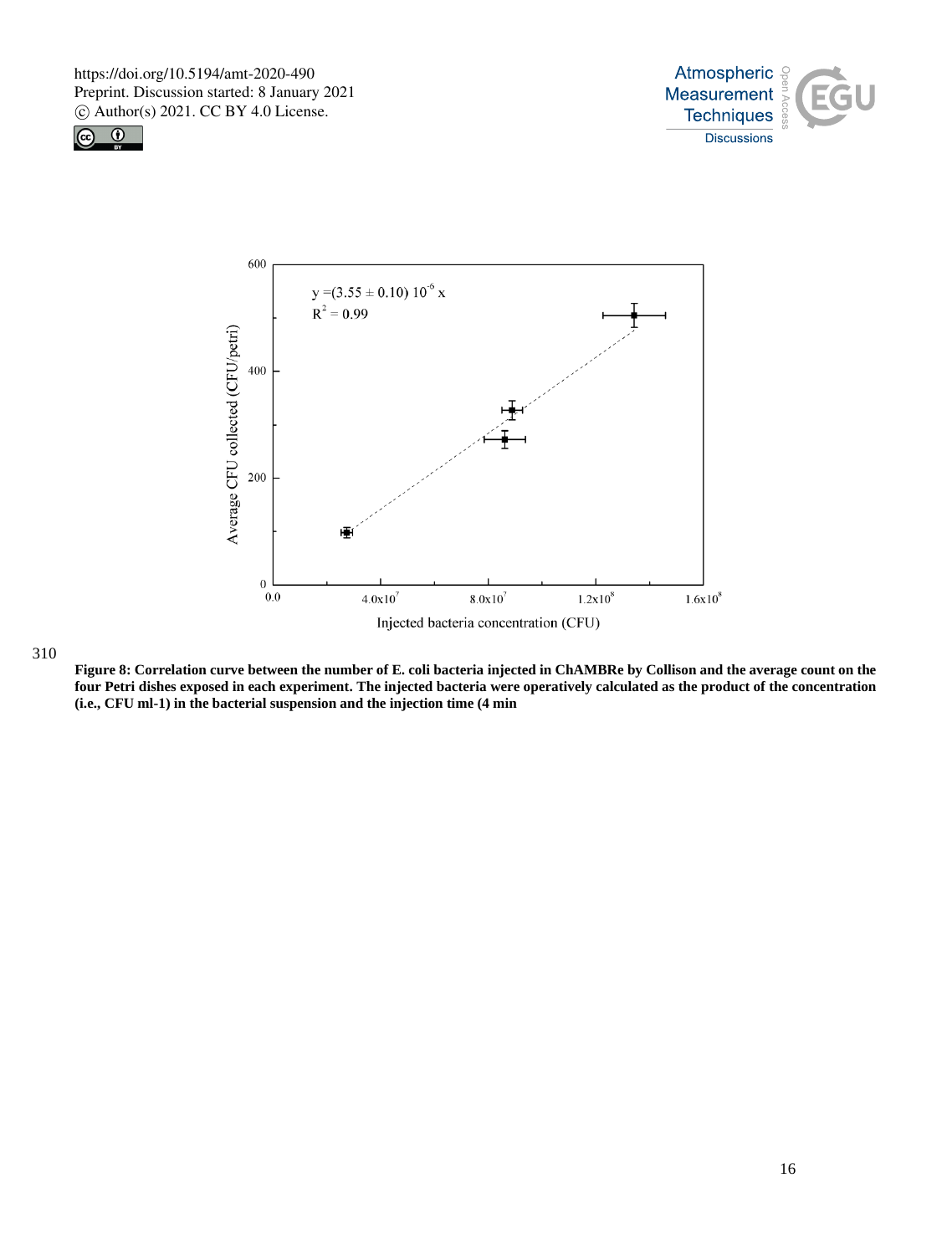



315 **Table 1.** Working condition of each nebulizer during the tests with liquid impinger.

| Nebulizer       | Liquid Feed Rate $(ml min-1)$ | Volume of liquid (ml) Injection time (min) | Air Flow range (lpm) |
|-----------------|-------------------------------|--------------------------------------------|----------------------|
| <b>BLAM</b>     | 0.4                           |                                            | $1.4 - 3.7$          |
| <b>SLAG</b>     | 0.4                           |                                            | $2 - 5$              |
| <b>COLLISON</b> | n.a.                          | n.a.                                       | $2 - 5$              |

**Table 2.** Bacteria concentration in the aerosolized solution, average number of colonies counted on the petri dishes and the meteorological parameters (P, T, RH) in ChAMBRe in the experiments with the BLAM nebulizer operated at: liquid feed rate = 0.4 ml min<sup>-1</sup>, volume of injected solution = 2 ml, injection time = 5 min, air flow = 2.4 lpm.

| Date         | Bacteria<br>Concentration<br>(CFU ml <sup>-1</sup> ) x $10^7$ | Average CFU<br>Collected | $PM_{10}$<br>$(\mu g \, m^{-3})$ | External<br>Pressure<br>(mbar) | Internal<br>Pressure<br>(mbar) | Temperature<br>$({}^{\circ}C)$ | Relative<br>Humidity<br>$(\%)$ |
|--------------|---------------------------------------------------------------|--------------------------|----------------------------------|--------------------------------|--------------------------------|--------------------------------|--------------------------------|
| 01 July 2020 | $3.36 \pm 0.24$                                               | $464 \pm 21$             | $190 \pm 14$                     | 1010                           | 1008                           | 23.3                           | 61.1                           |
| 02 July 2020 | $2.09 \pm 0.19$                                               | $278 \pm 17$             | $170 + 13$                       | 1009                           | 1006                           | 23.2                           | 61.9                           |
| 06 July 2020 | $2.30 \pm 0.22$                                               | $257 + 16$               | $190 + 14$                       | 1007                           | 1004                           | 25.1                           | 64.3                           |
| 07 July 2020 | $0.98 \pm 0.07$                                               | $97 \pm 10$              | $190 + 14$                       | 1009                           | 1006                           | 22.8                           | 60.8                           |

**Table 3.** Bacteria concentration in the aerosolized solution, average number of colonies counted on the petri dishes and the meteorological 320 parameters (P, T, RH) in ChAMBRe in the experiments with the SLAG nebulizer operated at: liquid feed rate = 0.4 ml min<sup>-1</sup>, volume of injected solution = 2 ml, injection time = 5 min, air flow =  $3.5$  lpm.

|                  | Bacteria                            | Average      | $PM_{10}$<br>$(\mu g \, m^{-3})$ | External | Internal |               | Relative |
|------------------|-------------------------------------|--------------|----------------------------------|----------|----------|---------------|----------|
| Date             | Concentration                       | <b>CFU</b>   |                                  | Pressure | Pressure | Temperature   | Humidity |
|                  | $(CFU \text{ ml}^{-1}) \times 10^8$ | Collected    |                                  | (mbar)   | (mbar)   | $(^{\circ}C)$ | $(\% )$  |
| 18 October 2019  | $0.35 \pm 0.04$                     | $70 \pm 8$   | $60 \pm 8$                       | 1007     | 1006     | 20.7          | 57.8     |
| 19 October 2019  | $1.15 \pm 0.10$                     | $267 \pm 16$ | $85 \pm 9$                       | 1007     | 1007     | 22.8          | 59.4     |
| 20 October 2019  | $1.14 \pm 0.10$                     | $206 + 14$   | $85 + 9$                         | 1008     | 1007     | 23.2          | 63.0     |
| 28 October 2019  | $0.79 \pm 0.07$                     | $152 + 12$   | $110 + 10$                       | 998.2    | 997.7    | 22.6          | 60.0     |
| 02 December 2019 | $0.47 \pm 0.05$                     | $107 + 10$   | $90 \pm 9$                       | 1008     | 1008     | 21.8          | 58.1     |
|                  |                                     |              |                                  |          |          |               |          |